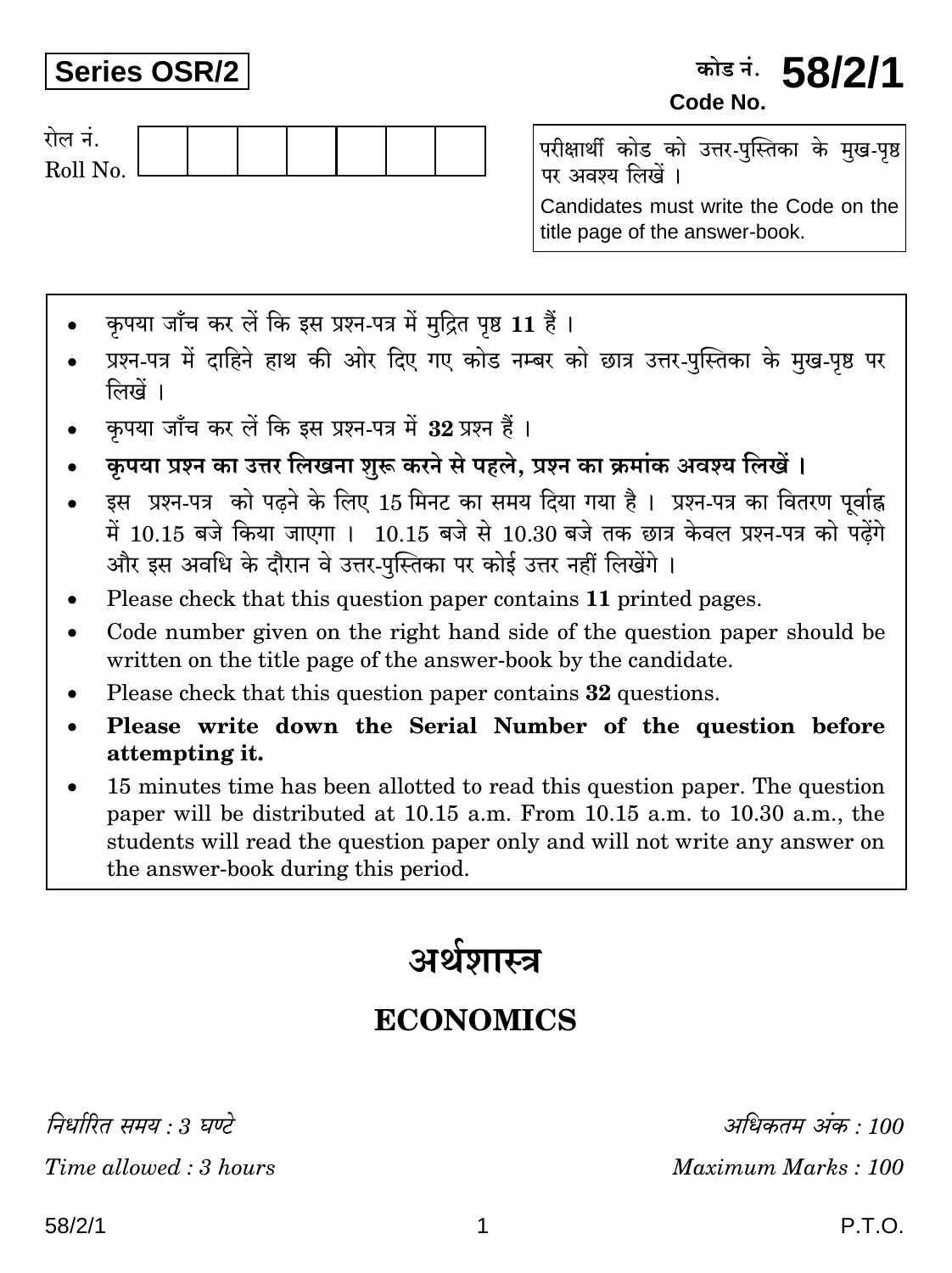## सामान्य निर्देश:

- दोनों खण्डों के **सभी** प्रश्न अनिवार्य हैं ।  $(i)$
- प्रत्येक प्रश्न के निर्धारित अंक उसके सामने दिए गए हैं ।  $(ii)$
- प्रश्न संख्या 1 5 तथा 17 21 अति लघूत्तरात्मक प्रश्न हैं. जिनमें प्रत्येक का 1 अंक है ।  $(iii)$ इनका प्रत्येक का उत्तर **एक वाक्य** में ही अपेक्षित है ।
- प्रश्न संख्या 6 10 और 22 26 लघुत्तरात्मक प्रश्न हैं, जिनमें प्रत्येक के 3 अंक हैं ।  $(iv)$ प्रत्येक का उत्तर सामान्यतः 60 शब्दों से अधिक नहीं होना चाहिए ।
- प्रश्न संख्या 11 13 और 27 29 भी लघूत्तरात्मक प्रश्न हैं, जिनमें प्रत्येक के 4 अंक हैं ।  $(v)$ प्रत्येक का उत्तर सामान्यतः 70 शब्दों से अधिक नहीं होना चाहिए ।
- प्रश्न संख्या 14 16 और 30 32 व्याख्यात्मक उत्तर वाले प्रश्न हैं, जिनमें प्रत्येक के  $(vi)$ 6 अंक हैं । प्रत्येक का उत्तर सामान्यतः 100 शब्दों से अधिक नहीं होना चाहिए ।
- तारांकित (\*) प्रश्न मुल्याधारित प्रश्न हैं ।  $(vii)$
- (viii) उत्तर संक्षिप्त तथा तथ्यात्मक होने चाहिए तथा यथासंभव ऊपर दी गई सीमा के अंतर्गत ही तिए जाने चाहिए ।

#### **General Instructions:**

- $(i)$ All questions in both the sections are compulsory.
- $(ii)$ Marks for questions are indicated against each.
- $(iii)$ Questions No.  $1 - 5$  and  $17 - 21$  are very short-answer questions carrying 1 mark each. They are required to be answered in **one sentence** each.
- Questions No.  $6 10$  and  $22 26$  are short-answer questions carrying  $(iv)$ 3 marks each. Answers to them should normally not exceed 60 words each.
- $(v)$ Questions No. 11 – 13 and 27 – 29 are also short-answer questions carrying 4 marks each. Answers to them should normally not exceed 70 words each.
- Questions No.  $14 16$  and  $30 32$  are long-answer questions  $(vi)$ carrying 6 marks each. Answers to them should normally not exceed 100 words each.
- Questions marked star  $(*)$  are value-based questions.  $(vii)$
- (viii) Answers should be brief and to the point and the above word limit should be adhered to as far as possible.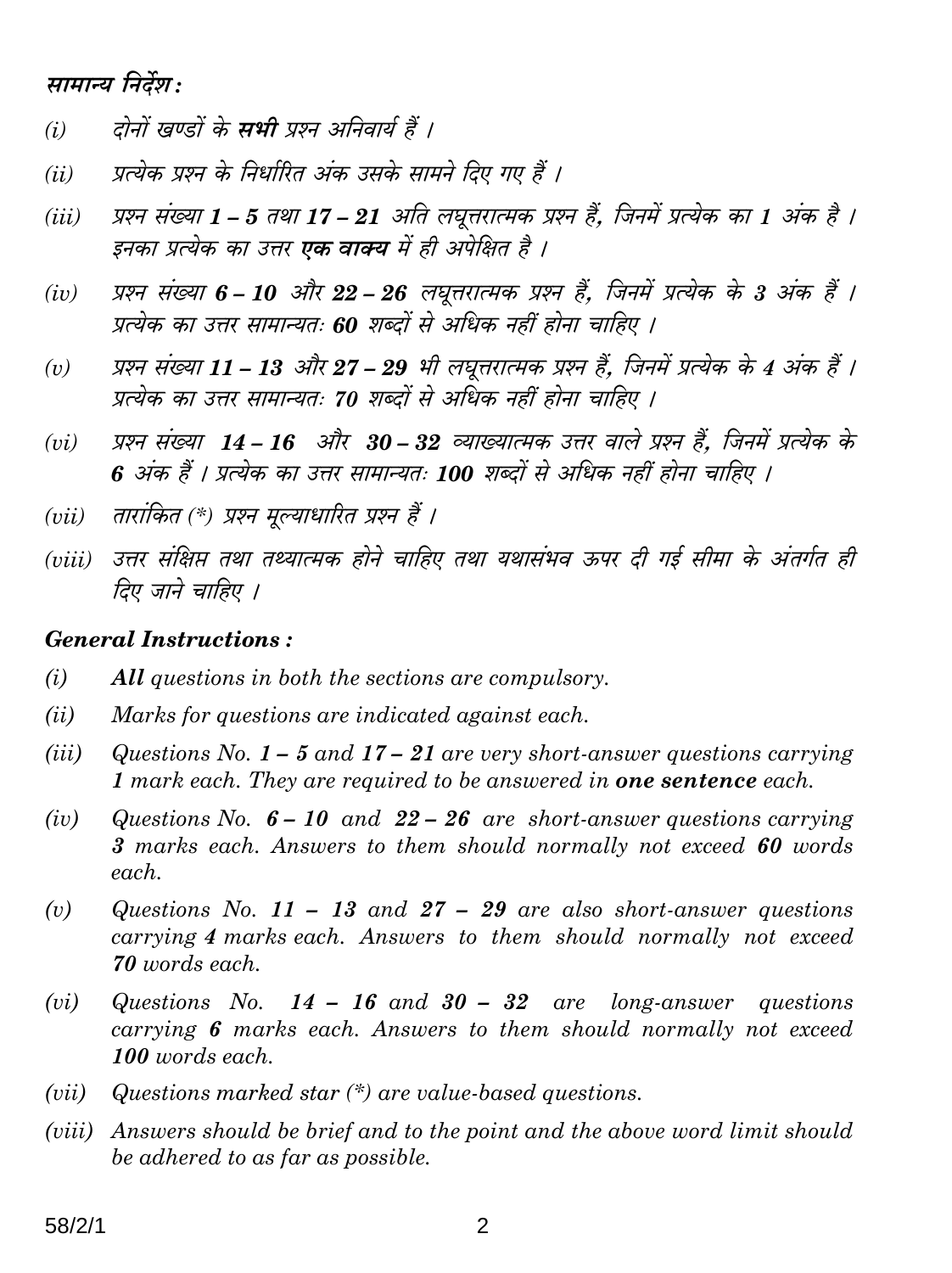#### खण्ड अ

# **SECTION A**

| *1. | सरकार ने बड़ी संख्या में तकनीकी प्रशिक्षण संस्थाएँ शुरू की हैं । उत्पादन संभावना सीमा के<br>संदर्भ में इसका आर्थिक मूल्य बताइए ।                                         | $\boldsymbol{\mathit{1}}$ |
|-----|--------------------------------------------------------------------------------------------------------------------------------------------------------------------------|---------------------------|
|     | Large number of technical training institutions have been started by the<br>government. State its economic value in the context of production<br>possibilities frontier. |                           |
| 2.  | उपयोगिता की परिभाषा दीजिए ।                                                                                                                                              | $\boldsymbol{\mathit{1}}$ |
|     | Define utility.                                                                                                                                                          |                           |
| 3.  | परिवर्ती लागत का अर्थ बताइए ।                                                                                                                                            | 1                         |
|     | Give the meaning of variable cost.                                                                                                                                       |                           |
| 4.  | उत्पादन फलन की परिभाषा दीजिए ।                                                                                                                                           | 1                         |
|     | Define production function.                                                                                                                                              |                           |
| 5.  | सहयोगी अल्पाधिकार से क्या अभिप्राय है ?                                                                                                                                  | $\boldsymbol{\mathit{1}}$ |
|     | What is meant by collusive oligopoly?                                                                                                                                    |                           |
| 6.  | उत्पादन संभावना वक्र नीचे की ओर ढलवाँ क्यों होता है ? समझाइए ।                                                                                                           | 3                         |
|     | Why is a production possibilities curve downward sloping? Explain.                                                                                                       |                           |
| 7.  | जब एक वस्तु की कीमत ₹ 15 प्रति इकाई से घटकर ₹ 12 प्रति इकाई हो जाती है, तो<br>इसकी माँग में 25 प्रतिशत की वृद्धि होती है। माँग की कीमत लोच ज्ञात कीजिए।                  | 3                         |
|     | When price of a good falls from $\overline{\tau}$ 15 per unit to $\overline{\tau}$ 12 per unit, its<br>demand rises by 25 percent. Calculate price elasticity of demand. |                           |
|     |                                                                                                                                                                          |                           |

 $\mathbf{3}$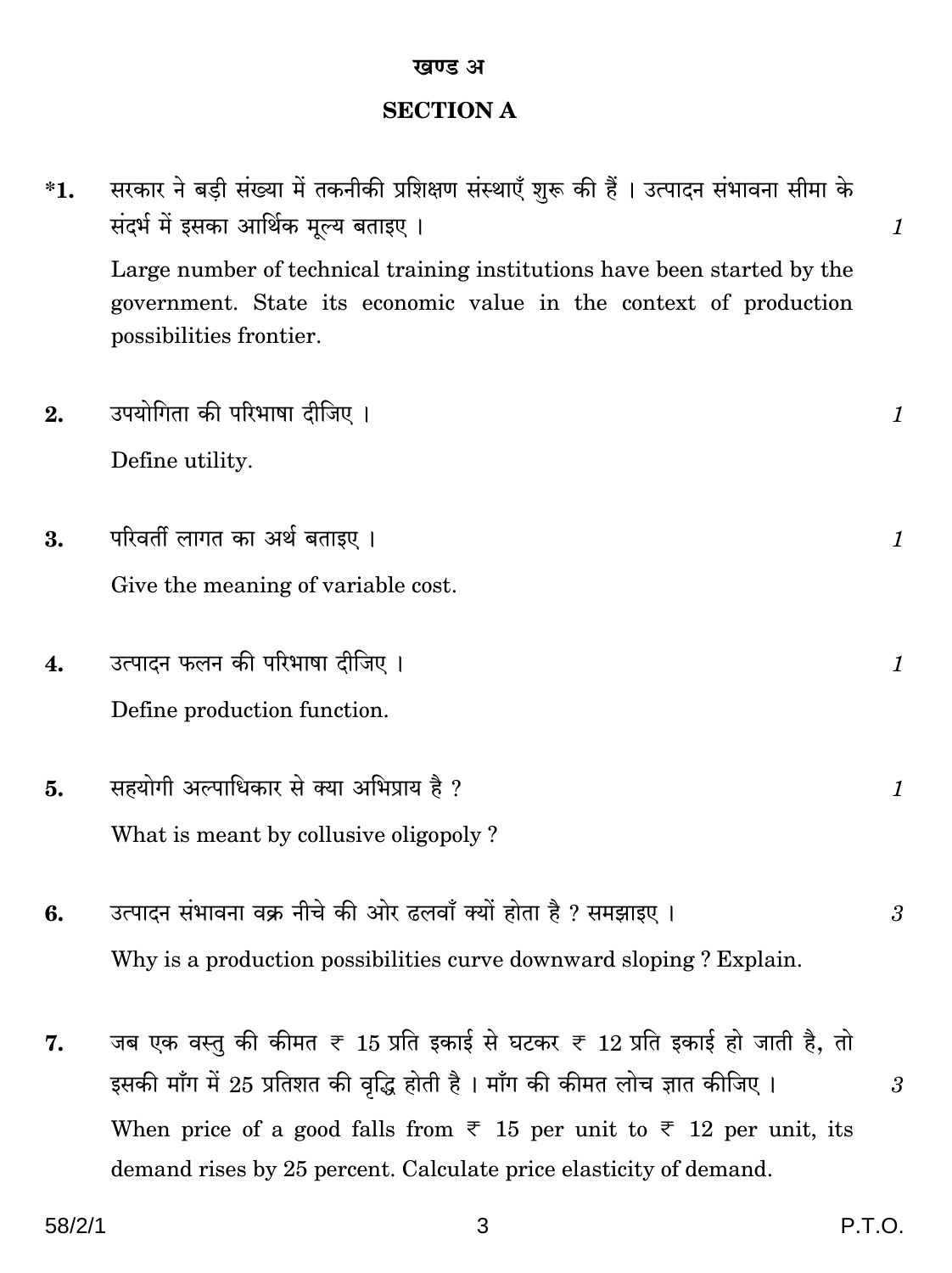#### अथवा

आर्थिक सहायता फ़र्म द्वारा वस्तु की पूर्ति को कैसे प्रभावित करती है ? समझाइए । How does change in per unit tax influence the supply of a good by a firm? Explain.

#### OR.

How does subsidy influence the supply of a good by a firm? Explain.

- बाज़ार की किस स्थिति में औसत सम्प्राप्ति (आगम) सदैव सीमांत सम्प्राप्ति (आगम) के 9. बराबर होती है ? समझाइए । Under what market condition does Average Revenue always equal Marginal Revenue? Explain.
- एक पूर्ण प्रतियोगी बाज़ार में क्रेताओं की अधिक संख्या के प्रभाव की व्याख्या कीजिए । 10. Explain the implication of large number of buyers in a perfectly competitive market.
- यह मानते हुए कि एक उपभोक्ता केवल दो वस्तुओं का उपभोग करता है, उपयोगिता  $11.$ विश्लेषण की सहायता से उपभोक्ता संतुलन की शर्तें समझाइए ।

#### अथवा

एक उपभोक्ता केवल दो वस्तुओं X और Y का उपभोग करता है और संतुलन में है। समझाइए कि कैसे जब वस्तु X की कीमत गिरती है, तो वस्तु X की माँग बढ़ती है। उपयोगिता विश्लेषण का उपयोग कीजिए ।

Assuming that a consumer consumer only two goods, explain the conditions of consumer's equilibrium with the help of Utility Analysis.

#### OR.

A consumer consumes only two goods X and Y and is in equilibrium. Show that when price of good X falls, demand for good X rises. Use **Utility Analysis.** 

3

 $\boldsymbol{4}$ 

3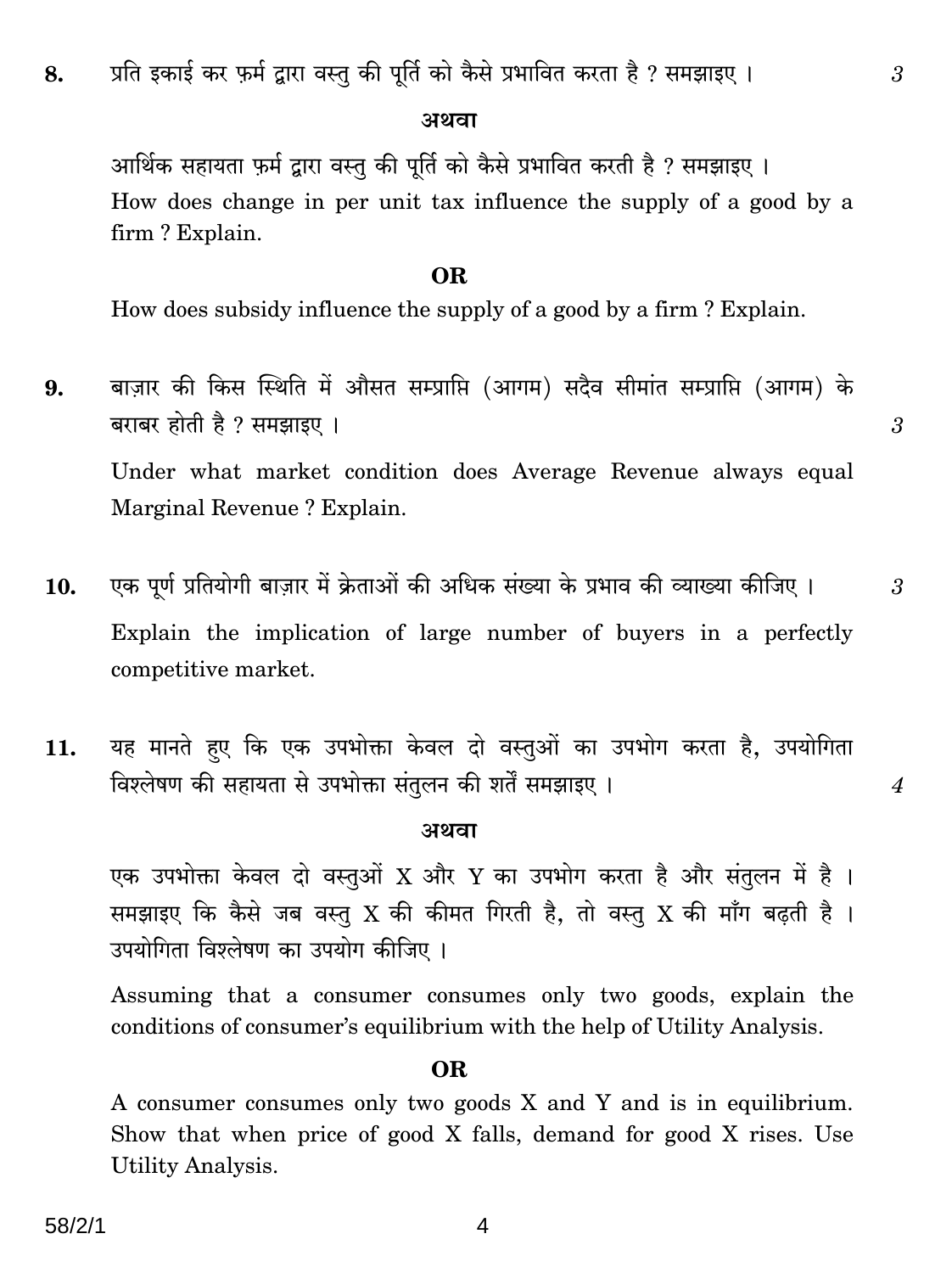- एक घटिया वस्तु और एक सामान्य वस्तु में अंतर बताइए । क्या एक वस्तु जो कि एक  $12.$ उपभोक्ता के लिए घटिया है, सभी उपभोक्ताओं के लिए घटिया होती है ? समझाइए । Distinguish between an inferior good and a normal good. Is a good which is inferior for one consumer also inferior for all the consumers ? Explain.
- परिवर्ती अनुपातों के नियम के अनुसार कुल उत्पाद में परिवर्तन के विभिन्न चरण बताइए । 13. रेखाचित्र का प्रयोग कीजिए।

State the different phases of change in total product according to the Law of Variable Proportions. Use diagram.

- निम्नलिखित प्रश्न केवल दुष्टिहीन परीक्षार्थियों के लिए प्रश्न संख्या 13 के स्थान पर है । नोट :
- The following question is for the **Blind Candidates** only in lieu of Note: Q. No. 13.

परिवर्ती अनुपातों का नियम समझाइए ।

Explain the Law of Variable Proportions.

अनधिमान वक्र विश्लेषण में उपभोक्ता संतुलन की शर्तें बताइए और इन शर्तों के पीछे 14. औचित्य समझाइए ।

#### अथवा

अनधिमान वक्रों की तीन विशेषताओं की व्याख्या कीजिए ।

State the conditions of consumer's equilibrium in the Indifference Curve Analysis and explain the rationale behind these conditions.

#### **OR**

Explain the three properties of the Indifference Curves.

6

 $\boldsymbol{4}$ 

 $\overline{4}$ 

 $\boldsymbol{4}$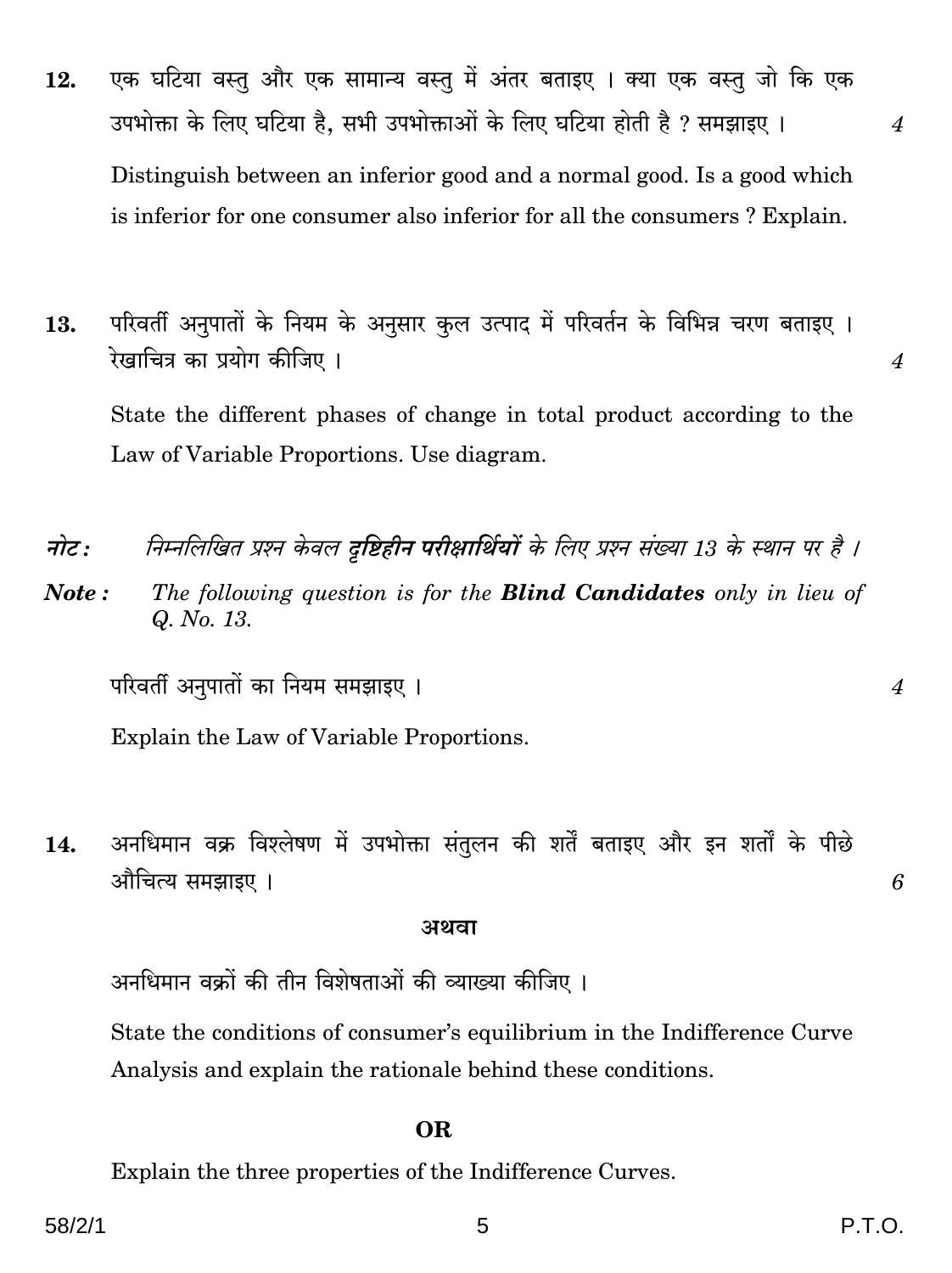एक फ़र्म के बारे में निम्नलिखित सूचना से, सीमांत लागत और सीमांत सम्प्राप्ति (आगम) के 15. आधार पर फ़र्म का संतुलन उत्पादन ज्ञात कीजिए । कारण बताइए । इस उत्पादन पर लाभ भी ज्ञात कीजिए ।

6

6

6

|                   | कुल सम्प्राप्ति (आगम) | कुल लागत                    |
|-------------------|-----------------------|-----------------------------|
| उत्पादन<br>(इकाई) | (₹)                   | $(\overline{\overline{z}})$ |
|                   |                       | 10                          |
| 9.                | 16                    | 18                          |
|                   | 24                    | 23                          |
|                   | 32                    | 31                          |
|                   | 40                    | 41                          |

From the following information about a firm, find the firm's equilibrium output in terms of marginal cost and marginal revenue. Give reasons. Also calculate profit at this output.

| Output  | <b>Total Revenue</b> | <b>Total Cost</b> |
|---------|----------------------|-------------------|
| (units) | َ ح=ِ                | ັ₹`               |
|         |                      | $10\,$            |
|         | 16                   | 18                |
|         | 24                   | 23                |
|         | 32                   | 31                |
|         |                      |                   |

बाज़ार में एक वस्तु के 'माँग आधिक्य' से क्या अभिप्राय है ? इसके उस वस्तु के बाज़ार पर 16. पडने वाले प्रभावों की शृंखला समझाइए । रेखाचित्र का उपयोग कीजिए ।

What is 'excess demand' for a good in a market ? Explain its chain of effects on the market for that good. Use diagram.

- नोट: निम्नलिखित प्रश्न केवल दृष्टिहीन परीक्षार्थियों के लिए प्रश्न संख्या 16 के स्थान पर है ।
- Note: The following question is for the **Blind Candidates** only in lieu of Q. No. 16.

बाज़ार में एक वस्तू के 'माँग आधिक्य' से क्या अभिप्राय है ? इसके उस वस्तू के बाज़ार पर पड़ने वाले प्रभावों की शृंखला समझाइए। तालिका का उपयोग कीजिए।

What is 'excess demand' for a good in a market? Explain its chain of effects on the market for that good. Use a schedule.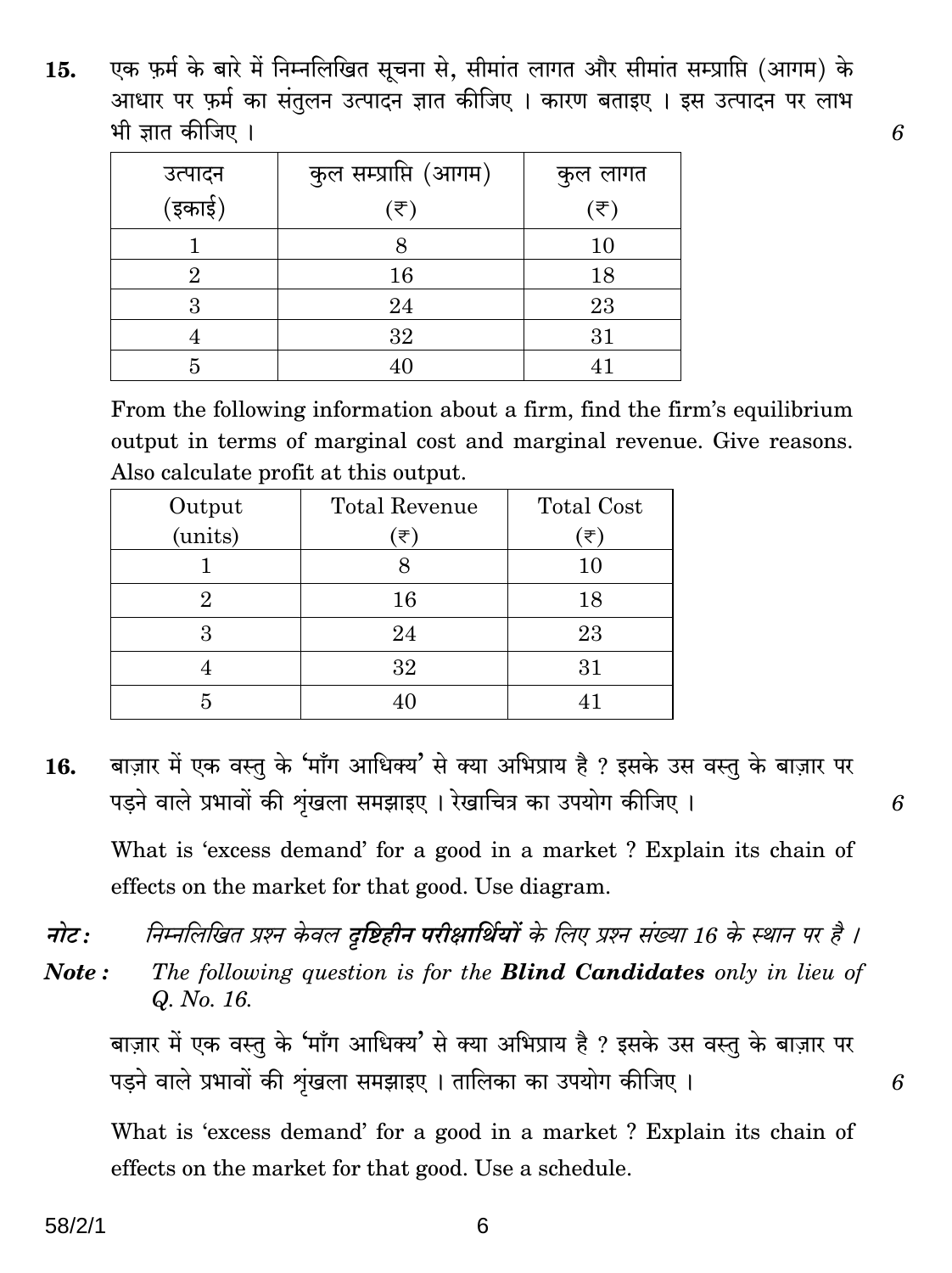### खण्ड ब

# **SECTION B**

| 17. | केन्द्रीय बैंक से क्या अभिप्राय है ?                                                       | $\mathcal{I}$        |
|-----|--------------------------------------------------------------------------------------------|----------------------|
|     | What is a central bank?                                                                    |                      |
| 18. | समष्टि अर्थशास्त्र में 'अभावी माँग' का अर्थ बताइए ।                                        | $\mathcal{I}$        |
|     | Give meaning of 'deficient demand' in macroeconomics.                                      |                      |
| 19. | समग्र आपूर्ति की परिभाषा दीजिए ।                                                           | $\mathcal{I}$        |
|     | Define aggregate supply.                                                                   |                      |
| 20. | 'प्राथमिक घाटा' से क्या अभिप्राय है ?                                                      | $\mathcal{I}$        |
|     | What is 'primary deficit'?                                                                 |                      |
| 21. | वस्तुओं के निर्यात की वस्तुओं के आयात पर अधिकता को क्या कहते हैं ?                         | 1                    |
|     | What is excess of exports of goods over the imports of goods called?                       |                      |
| 22. | ग़ैर-मौद्रिक लेनदेन से क्या अभिप्राय है ? इसका एक उदाहरण दीजिए और इसके सकल                 |                      |
|     | देशीय उत्पाद के लोगों के कल्याण के सूचक के रूप में प्रयोग पर प्रभाव की व्याख्या<br>कीजिए । | $\boldsymbol{\beta}$ |
|     | What are non-monetary exchanges? Give an example. Explain their                            |                      |
|     | impact on use of gross domestic product as an index of welfare of the<br>people.           |                      |
| 23. | मुद्रा का 'आस्थगित भुगतान का मानक' कार्य समझाइए ।                                          | 3                    |
|     | अथवा                                                                                       |                      |
|     | मुद्रा का 'मूल्य संचय' कार्य समझाइए ।                                                      |                      |
|     | Explain the 'standard of deferred payment' function of money.                              |                      |
|     | OR                                                                                         |                      |

Explain the 'store of value' function of money.

 $\boldsymbol{7}$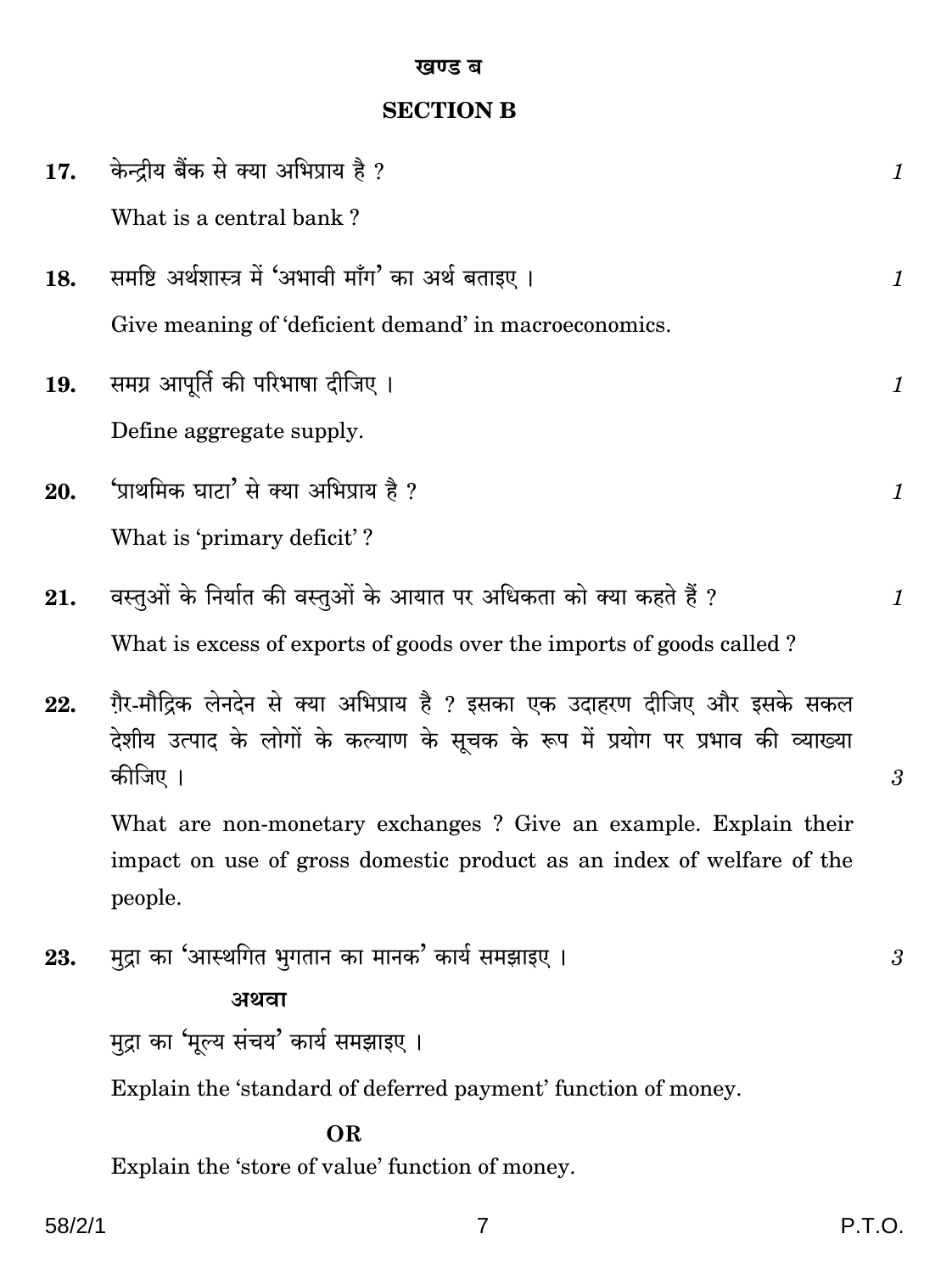- कारण देते हुए बताइए कि सरकारी बजट में निम्नलिखित को राजस्व व्यय माना जाएगा या 24. पँजीगत व्यय :
	- छात्रवृत्ति पर व्यय  $(i)$
	- पूल निर्माण पर व्यय  $(ii)$

Giving reason, state whether the following is a revenue expenditure or a capital expenditure in a government budget :

- Expenditure on scholarships  $(i)$
- Expenditure on building a bridge  $(ii)$
- समझाइए कि भूगतान संतुलन 'घाटा' किस प्रकार मापा जाता है। 25. 3

How is balance of payment 'deficit' measured ? Explain.

रुपये के मूल्यह्रास से क्या अभिप्राय है ? इसका भारत के आयातों पर क्या प्रभाव पड़ सकता 26. है और कैसे ?

What is depreciation of Rupee? What is its likely impact on Indian imports and how?

मुद्रा आपूर्ति की अवधारणा और इसके घटक समझाइए । 27.

#### अथवा

केन्द्रीय बैंक का 'करेन्सी प्राधिकारी' कार्य समझाइए । Explain the concept of money supply and its components.

## **OR**

Explain the 'currency authority' function of central bank.

एक अर्थव्यवस्था, जो कि संतुलन में है, के बारे में निम्नलिखित आँकड़ों से 'स्वतंत्र 28. (स्वायत्त) उपभोग व्यय' का परिकलन कीजिए:

राष्ट्रीय आय 900  $=$ सीमांत बचत प्रवृत्ति  $=$  $0.10$ 

निवेश व्यय 80  $=$ 

8

3

 $\overline{4}$ 

3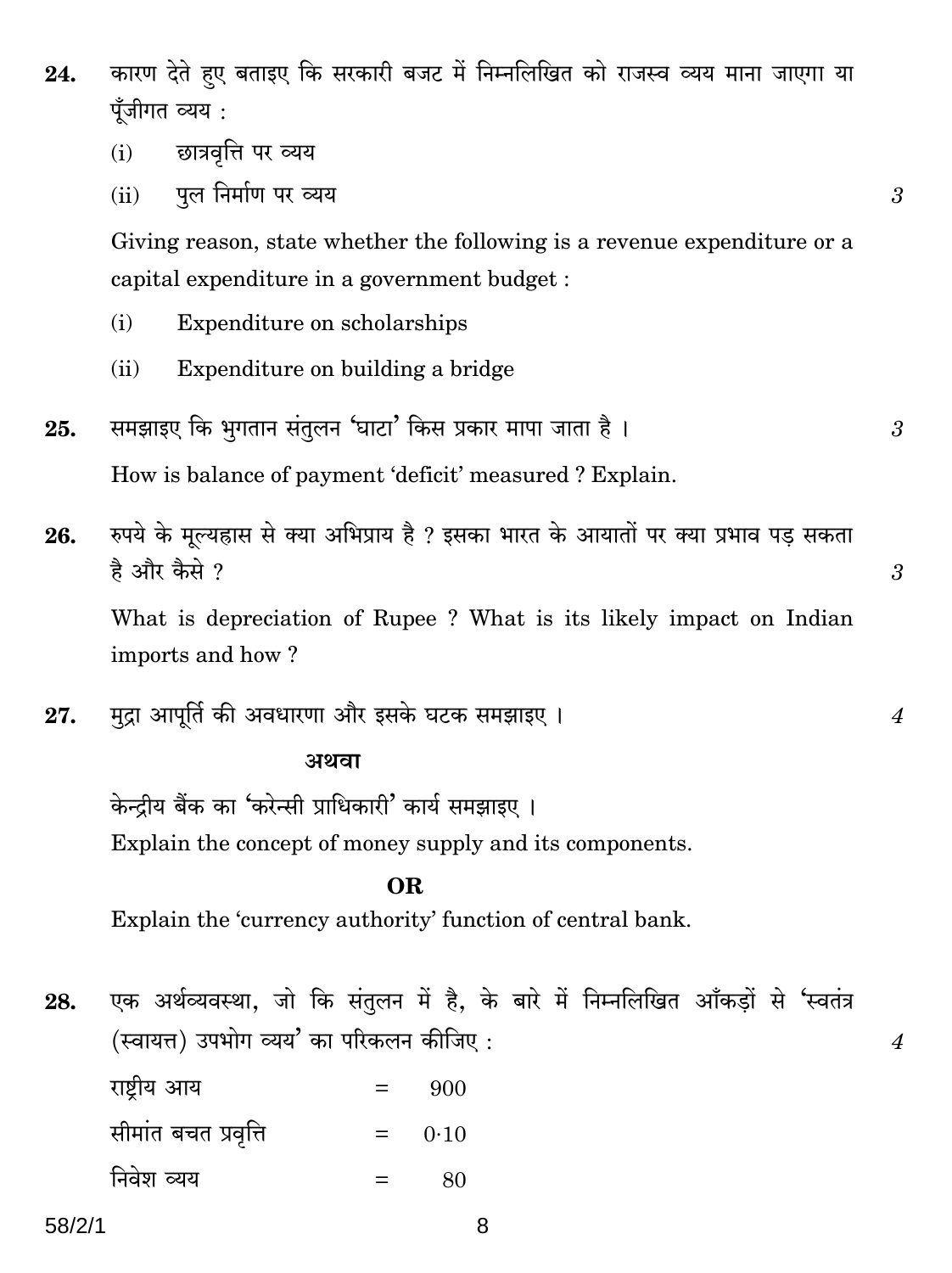Calculate 'Autonomous Consumption Expenditure' from the following data about an economy which is in equilibrium :

| National income             | $=$ | 900      |
|-----------------------------|-----|----------|
| Marginal propensity to save |     | $= 0.10$ |
| Investment expenditure      | $=$ | 80       |

सरकार ने गरीबों को शिक्षा और स्वास्थ्य जैसी सेवाएँ मुफ़्त प्रदान करने पर अधिक व्यय  $*29.$ करना शुरू कर दिया। यह किस आर्थिक मूल्य को दर्शाता है ? समझाइए। Government has started spending more on providing free services like education and health to the poor. Explain the economic value it reflects.

निम्नलिखित से 'बाज़ार कीमत पर सकल राष्ट्रीय उत्पाद' और 'निवल राष्ट्रीय प्रयोज्य आय' 30. का परिकलन कीजिए : 4, 2

(ह अरब में)

| (i)            | विदेशों को निवल कारक आय                  | $(-)$ 10 |
|----------------|------------------------------------------|----------|
| (ii)           | विदेशों को निवल पूँजीतर (चालू) हस्तांतरण | 20       |
| (iii)          | मज़दूरी तथा वेतन                         | 400      |
| (iv)           | निगम कर                                  | 50       |
| (v)            | निगम कर देने के पश्चात् लाभ              | 150      |
| (vi)           | नियोजकों द्वारा सामाजिक सुरक्षा अंशदान   | 50       |
| (vii)          | किराया                                   | 100      |
| $(viii)$ ब्याज |                                          | 70       |
| (ix)           | स्व-नियोजितों की मिश्रित आय              | 300      |
| (x)            | निवल अप्रत्यक्ष कर                       | 140      |
|                | (xi) अचल पूँजी का उपभोग                  | 80       |

 $\overline{4}$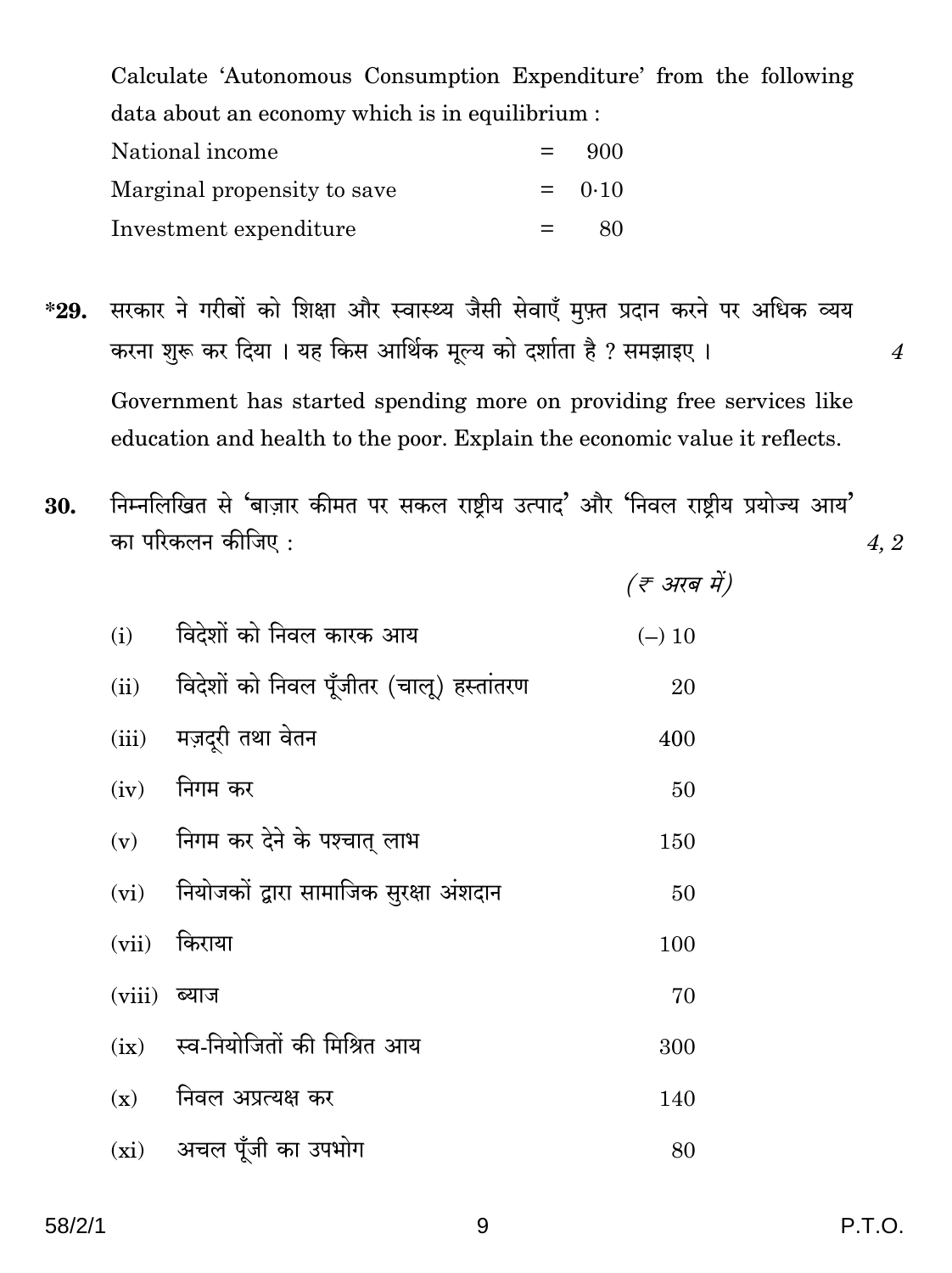Calculate 'Gross National Product at Market Price' and 'Net National Disposable Income' from the following :

|         |                                            | $(\bar{\tau}$ in Arab) |
|---------|--------------------------------------------|------------------------|
| (i)     | Net factor income to abroad                | $(-)$ 10               |
| (ii)    | Net current transfers to abroad            | 20                     |
| (iii)   | Wages and salaries                         | 400                    |
| (iv)    | Corporation tax                            | 50                     |
| (v)     | Profit after corporation tax               | 150                    |
| (vi)    | Social security contributions by employers | 50                     |
| (vii)   | Rent                                       | 100                    |
| (viii)  | Interest                                   | 70                     |
| (ix)    | Mixed income of self-employed              | 300                    |
| (x)     | Net indirect tax                           | 140                    |
| $(x_i)$ | Consumption of fixed capital               | 80                     |

राष्ट्रीय आय का अनुमान लगाते समय निम्नलिखित के साथ क्या व्यवहार किया जाना 31. चाहिए ? अपने उत्तर के समर्थन में कारण बताना आवश्यक है।

6

- कर्मचारियों को बोनस का भुगतान  $(i)$
- (ii) वर्ष के दौरान स्टॉक में वृद्धि
- टैक्सी चालक द्वारा टैक्सी का क्रय  $(iii)$

How should the following be treated while estimating national income? You must give reason in support of your answer.

- $(i)$ Bonus paid to employees
- Addition to stocks during a year  $(ii)$
- Purchase of taxi by a taxi driver  $(iii)$